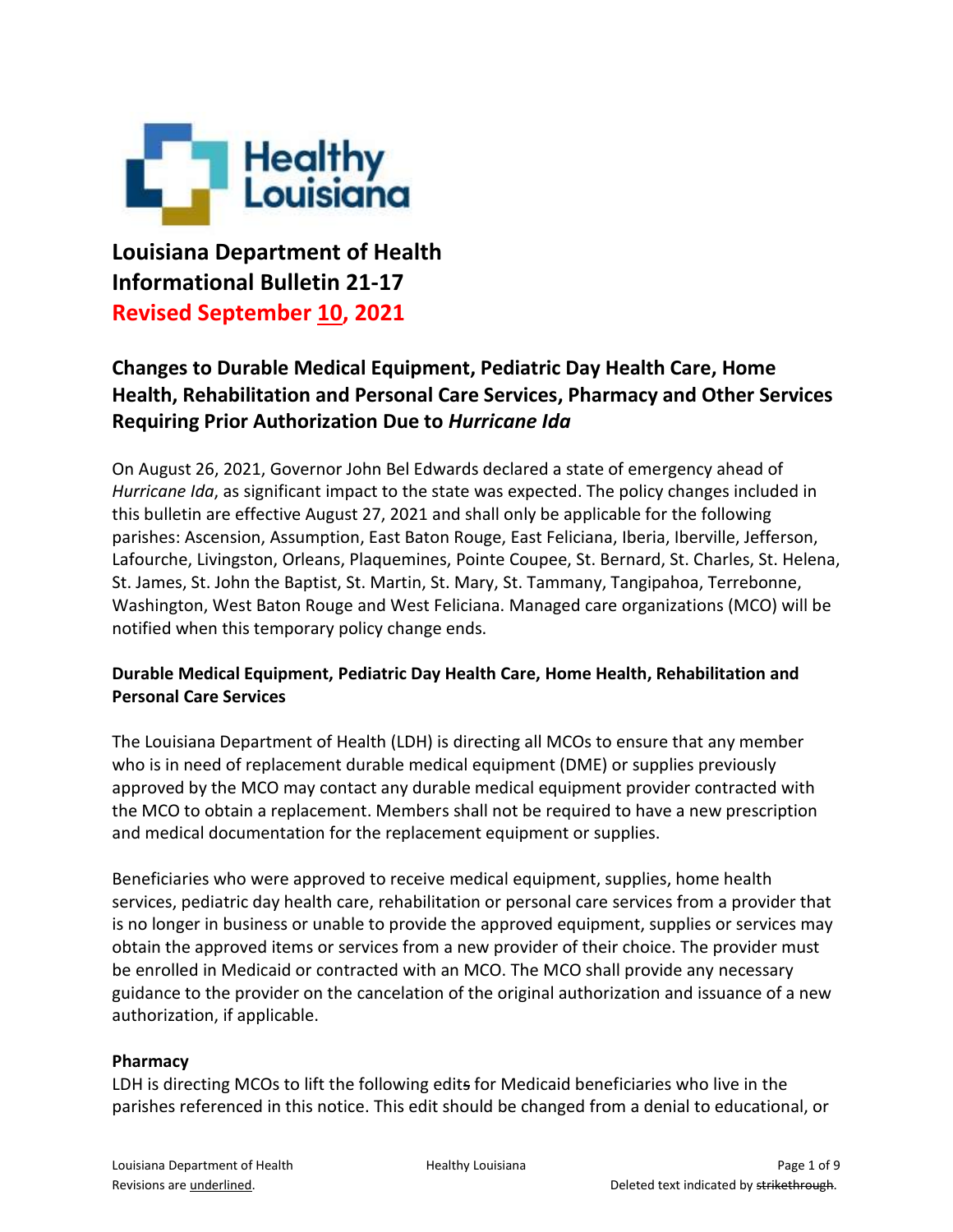bypass within 24 hours of this notice for the affected areas and continue through September 30, 2021.

> Early refills on non-controlled medications – should be bypassed or allow a pharmacist override, except for controlled and/or specialty drugs.

The standard emergency override should still be made available to pharmacies.

This pharmacy policy change should be based on the beneficiary's home address. This edit should NOT require a phone call to the Pharmacy Benefit Manager for override.

All existing prior authorizations for the services listed below should be extended through October 31, 2021:

- Any necessary medical and surgical procedures
- Applied Behavior Analysis (ABA)
- Assertive Community Treatment (ACT)
- Community Psychiatric Support and Treatment (CPST)
- Durable Medical Equipment (DME) supplies related to incontinence, diabetes, tracheostomy care, wound care, home dialysis, parenteral and enteral nutrition, apnea/breathing monitors and other respiratory supplies, home oxygen, electric breast pumps, pulse oximeter probes and tape, and intravenous therapy. (see Appendix)
- EPSDT personal care services (PCS)
- Functional Family Therapy Child Welfare (FFT-CW)
- Functional Family Therapy (FFT)
- Home Health Services (EHH)
- Homebuilders
- **•** Hospice Services
- Multi-Systemic Therapy (MST)
- Pediatric Day Health Care
- Permanent Supportive Housing (PSH)
- Pharmacy (for non- controlled, non-specialty drugs)
- Psychiatric Outpatient by Licensed Mental Health Professionals (LMHPs)
- Psychosocial Rehabilitation (PSR)
- Substance Use Outpatient and Intensive Outpatient
- Therapies (PT/OT/SLT)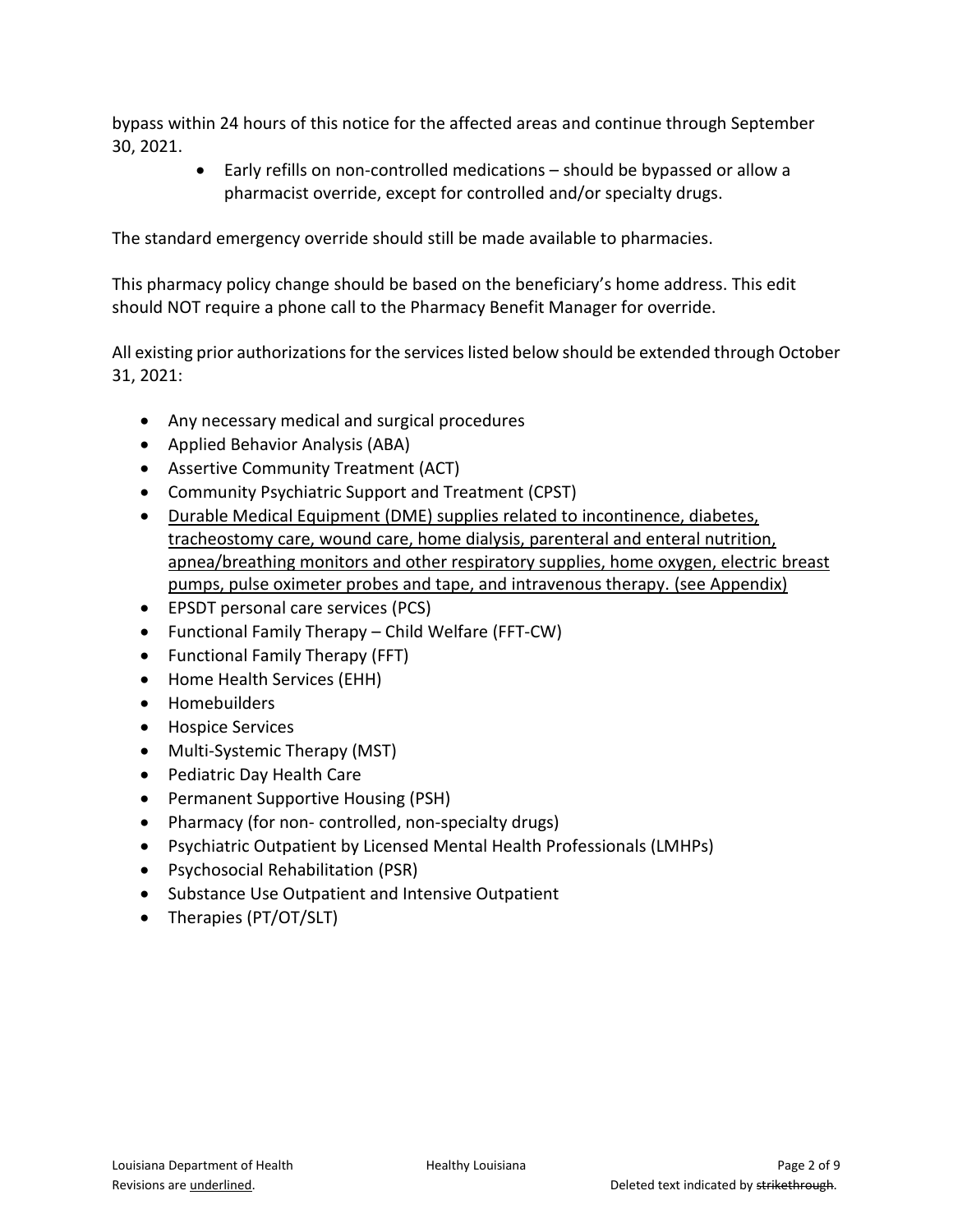| <b>Incontinence Supplies</b> |       |       |       |       |
|------------------------------|-------|-------|-------|-------|
| A4310                        | A4357 | A4385 | A4405 | T4521 |
| A4311                        | A4358 | A4387 | A4406 | T4522 |
| A4320                        | A4360 | A4388 | A4407 | T4523 |
| A4322                        | A4361 | A4389 | A4408 | T4524 |
| A4326                        | A4362 | A4390 | A4409 | T4525 |
| A4327                        | A4364 | A4391 | A4410 | T4526 |
| A4328                        | A4367 | A4392 | A4411 | T4527 |
| A4331                        | A4368 | A4393 | A4413 | T4528 |
| A4332                        | A4369 | A4397 | A4414 | T4529 |
| A4335                        | A4371 | A4398 | A4415 | T4530 |
| A4336                        | A4372 | A4399 | A4416 | T4531 |
| A4338                        | A4373 | A4400 | A4417 | T4532 |
| A4344                        | A4375 | A4402 | A4418 | T4533 |
| A4349                        | A4376 | A4404 | A4419 | T4534 |
| A4351                        | A4377 |       | A4421 | T4535 |
| A4352                        | A4378 |       | A4422 | T4539 |
| A4353                        | A4379 |       | A4423 | T4543 |
| A4354                        | A4380 |       | A4424 |       |
| A4355                        | A4381 |       | A4425 |       |
| A4356                        | A4382 |       | A4426 |       |
|                              | A4383 |       | A4427 |       |
|                              | A4384 |       | A4428 |       |
|                              |       |       | A4429 |       |

## **Appendix: DME HCPCS Codes for Prior Authorization Extension through 10/31/21**

**\_\_\_\_\_\_\_\_\_\_\_\_\_\_\_\_\_\_\_\_\_\_\_\_\_\_\_\_\_\_\_\_\_\_\_\_\_\_\_\_\_\_\_\_\_\_\_\_\_\_\_\_\_\_\_\_\_\_\_\_\_\_\_\_\_\_\_\_\_\_\_\_\_\_\_\_**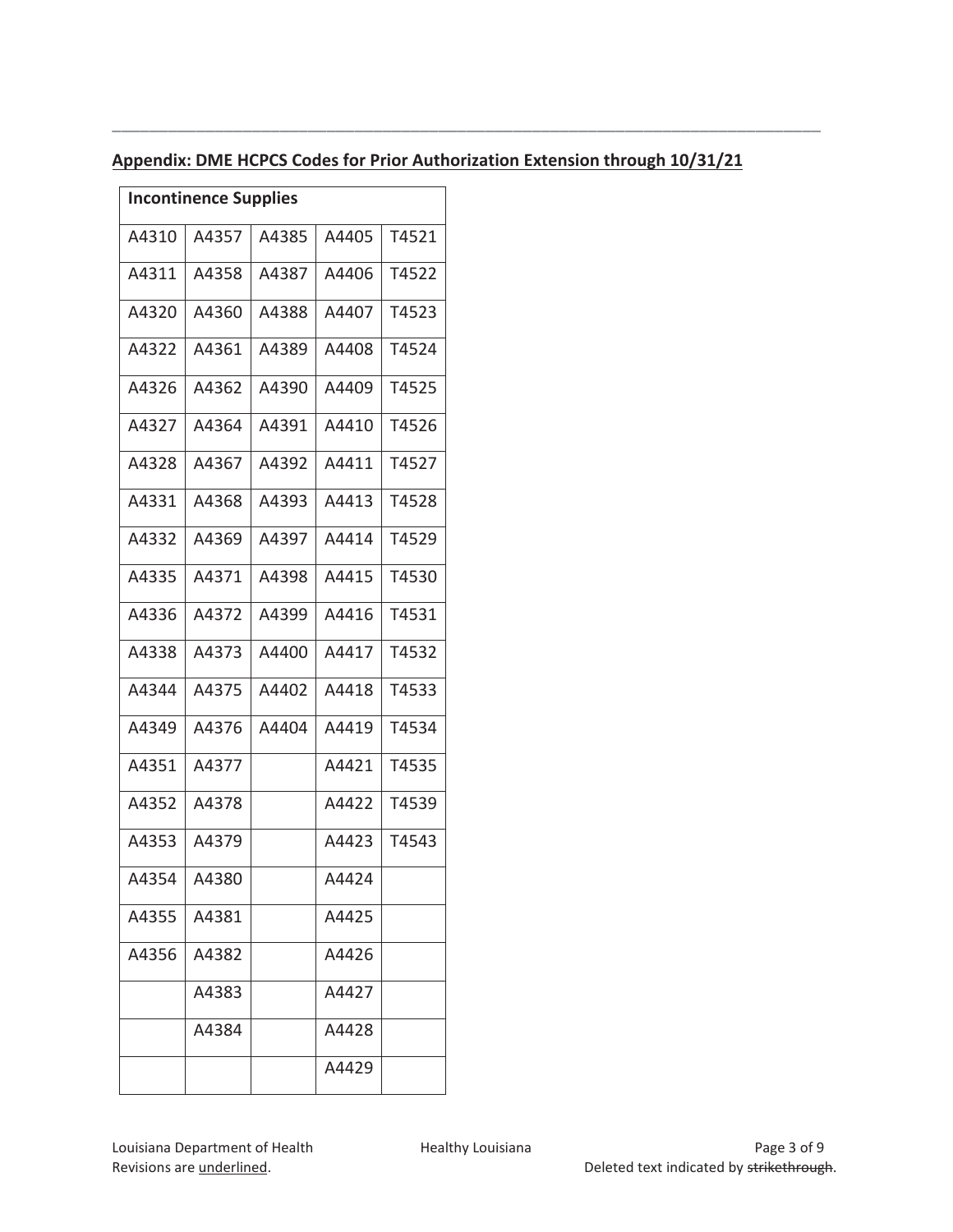|  | A4431 |  |
|--|-------|--|
|  | A4432 |  |
|  | A4433 |  |
|  | A4434 |  |

| <b>Wound Care Supplies</b> |       |       |       |
|----------------------------|-------|-------|-------|
|                            |       |       |       |
| A4450                      | A6210 | A6245 | A6506 |
| A4452                      | A6211 | A6246 | A6507 |
| A4455                      | A6212 | A6247 | A6508 |
| A4456                      | A6213 | A6248 | A6510 |
| A4459                      | A6214 | A6250 | A6511 |
| A4461                      | A6215 | A6251 | A6513 |
| A4463                      | A6216 | A6252 | K0744 |
| A5120                      | A6217 | A6253 | K0745 |
| A5121                      | A6218 | A6254 | K0746 |
| A5122                      | A6219 | A6255 |       |
| A6021                      | A6220 | A6256 |       |
| A6022                      | A6221 | A6257 |       |
| A6023                      | A6222 | A6258 |       |
| A6024                      | A6223 | A6259 |       |
| A6025                      | A6224 | A6260 |       |
| A6154                      | A6228 | A6261 |       |
| A6196                      | A6229 | A6262 |       |
| A6197                      | A6230 | A6266 |       |
| A6198                      | A6234 | A6402 |       |
| A6199                      | A6235 | A6403 |       |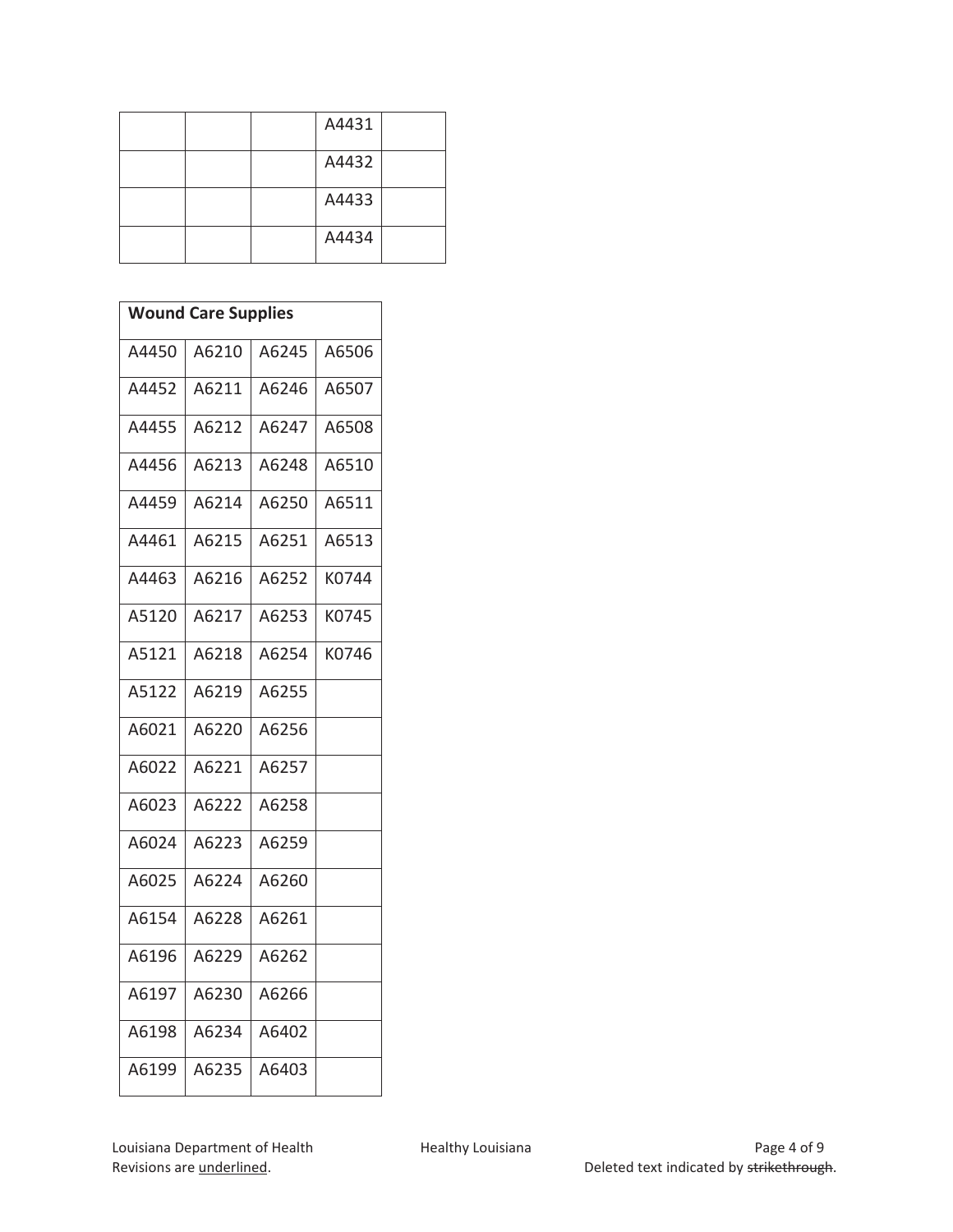| A6203 | A6236 | A6404 |  |
|-------|-------|-------|--|
| A6204 | A6237 | A6410 |  |
| A6205 | A6238 | A6446 |  |
| A6206 | A6241 | A6501 |  |
| A6207 | A6242 | A6502 |  |
| A6208 | A6243 | A6504 |  |
| A6209 | A6244 | A6505 |  |

| <b>Apnea and Breathing</b><br>Monitors |
|----------------------------------------|
| A4556                                  |
| A4557                                  |
| E0619                                  |
|                                        |

| <b>Electric Breast Pumps</b> |
|------------------------------|
| A4281                        |
| E0603                        |

| <b>Diabetic</b><br><b>Supplies</b> |
|------------------------------------|
| A4224                              |
| A4225                              |
| A4230                              |
| A4231                              |
| A4233                              |
| A4234                              |
| A4235                              |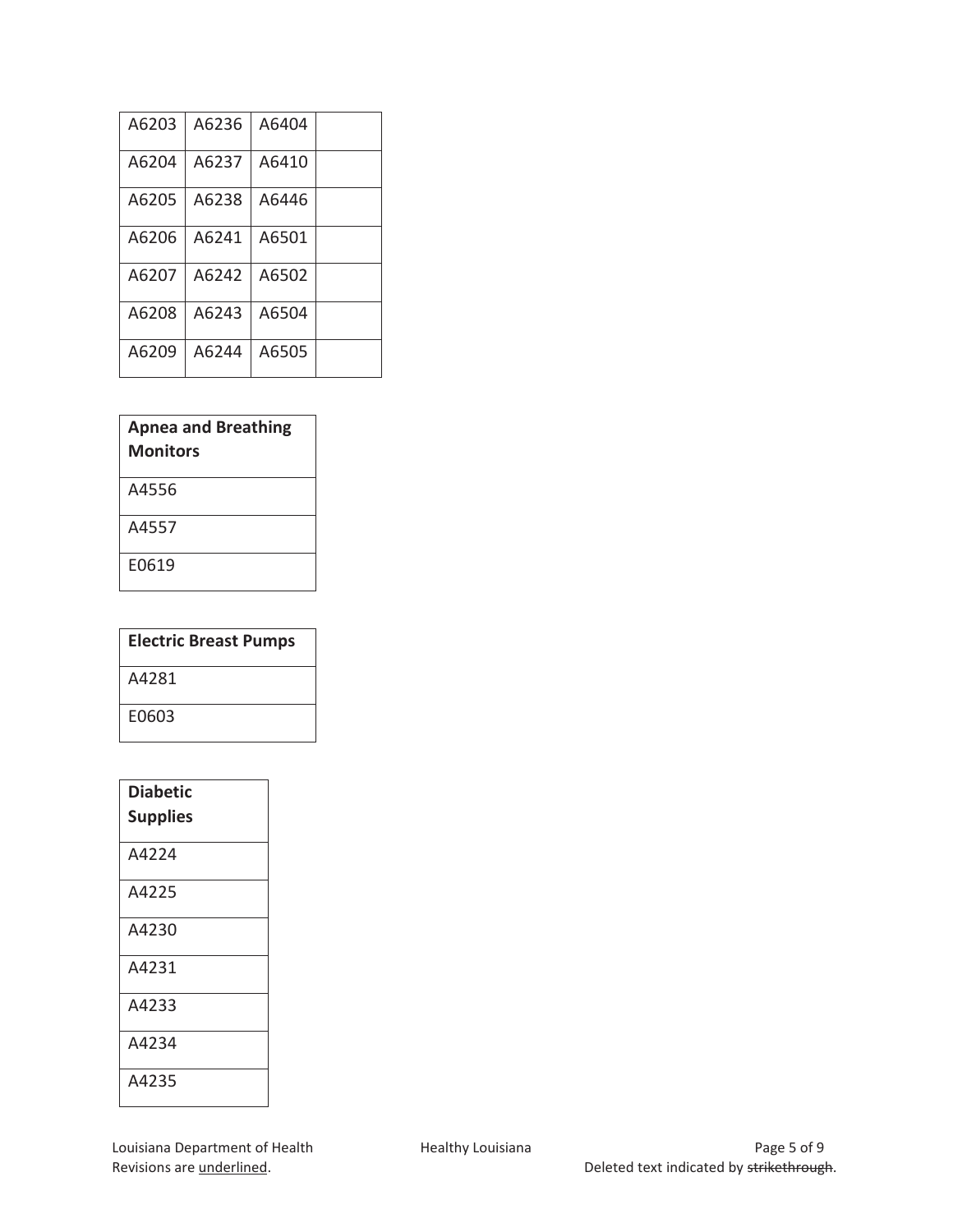| A4236 |
|-------|
| A9274 |
| A9276 |
| A9277 |
| A9278 |
| E0607 |

| <b>Home Dialysis</b><br><b>Supplies</b> |
|-----------------------------------------|
| A4690                                   |
| A4730                                   |
| A4740                                   |
| A4750                                   |
| A4755                                   |
| A4760                                   |
| A4765                                   |
| A4860                                   |
| A4913                                   |

| <b>Home Oxygen</b> |
|--------------------|
| A4615              |
| A4616              |
| A4618              |
| E0430              |
| E0431              |
| E0433              |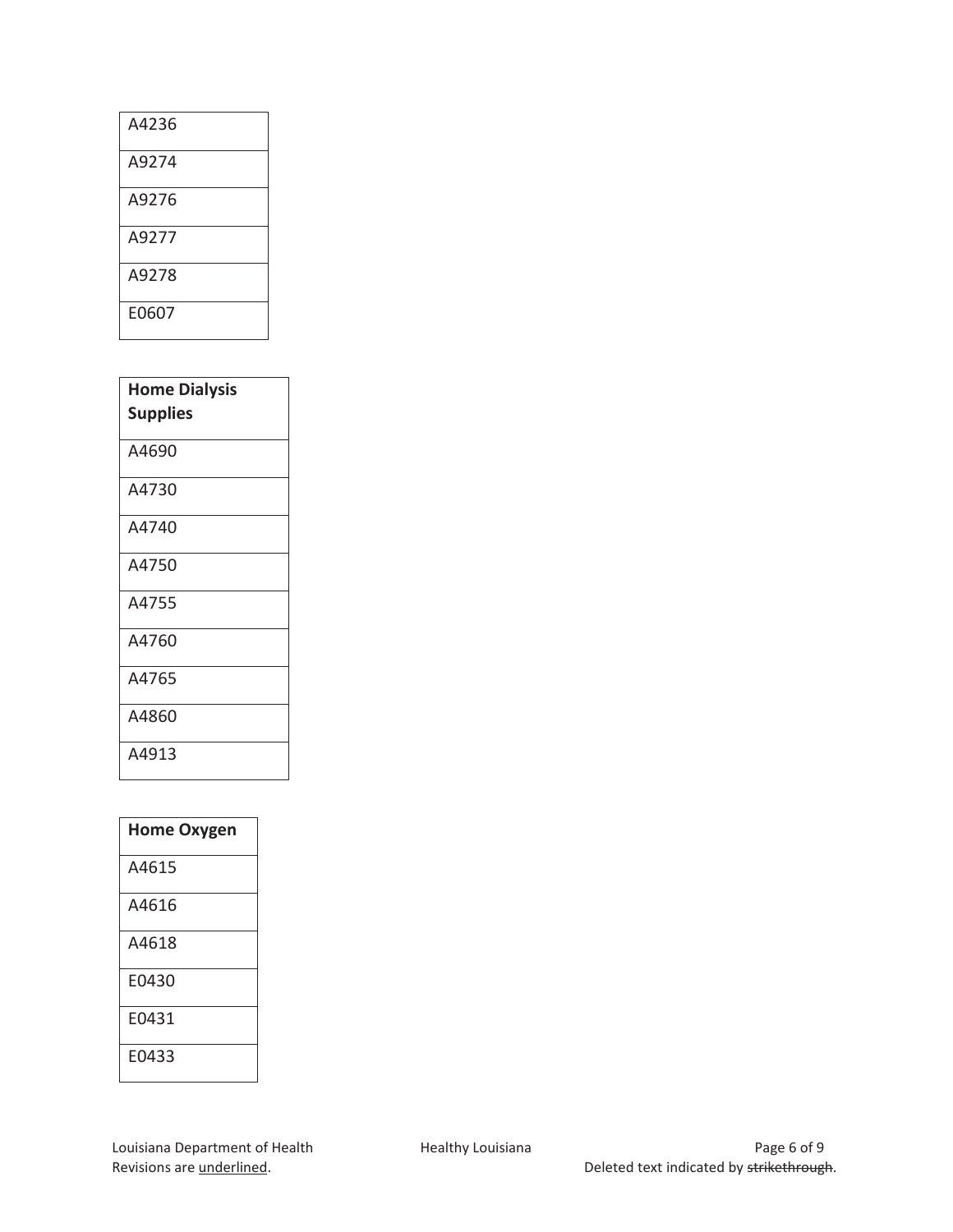| E0439 |
|-------|
| E0443 |
| E0444 |
| E0447 |
| E0565 |
| E1358 |
| E1390 |
| K0738 |

| <b>Tracheostomy Care Supplies</b> |       |  |
|-----------------------------------|-------|--|
| A4481                             | A4627 |  |
| A4483                             | A4628 |  |
| A4611                             | A4629 |  |
| A4612                             | A7048 |  |
| A4613                             | A7501 |  |
| A4613                             | A7502 |  |
| A4614                             | A7520 |  |
| A4615                             | A7521 |  |
| A4616                             | A7522 |  |
| A4618                             | A7524 |  |
| A4618                             | A7525 |  |
| A4620                             | A7526 |  |
| A4623                             | A7527 |  |
| A4624                             | E0600 |  |
| A4625                             |       |  |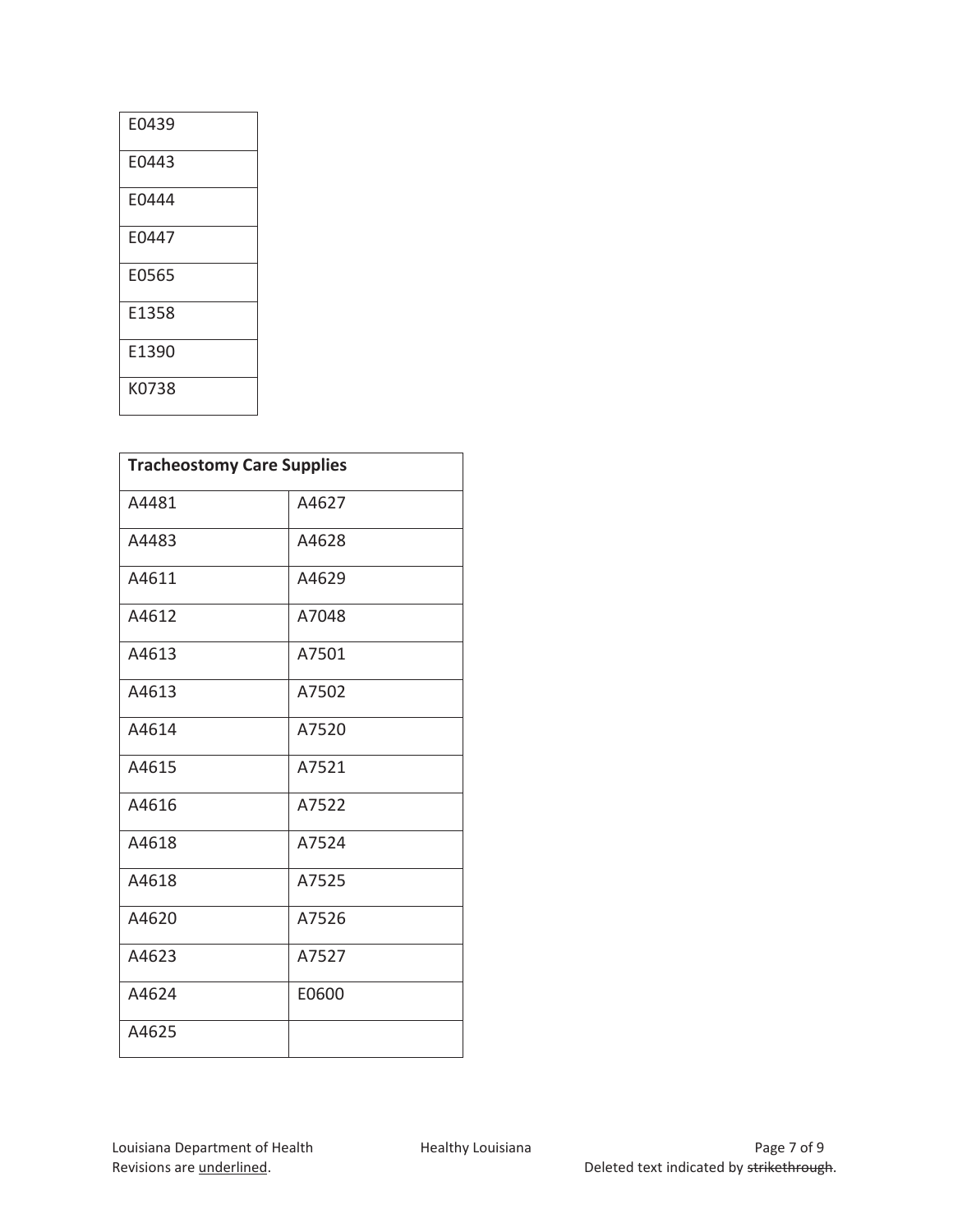| <b>Parenteral and Enteral Nutrients</b> |
|-----------------------------------------|
| and Supplies                            |
| B4034                                   |
| B4035                                   |
| B4036                                   |
| B4081                                   |
| B4082                                   |
| B4083                                   |
| B4088                                   |
| B4100                                   |
| B4102-B4104                             |
| B4149-B4150                             |
| B4152-B4155                             |
| B4158-B4162                             |

| <b>Pulse Oximeter Probes and Tape</b> |
|---------------------------------------|
| A4606                                 |
| E0445                                 |

**Intravenous Therapy** 

S1015

# **Respiratory Supplies**

A7003

A7005-A7009

A7012-A7017